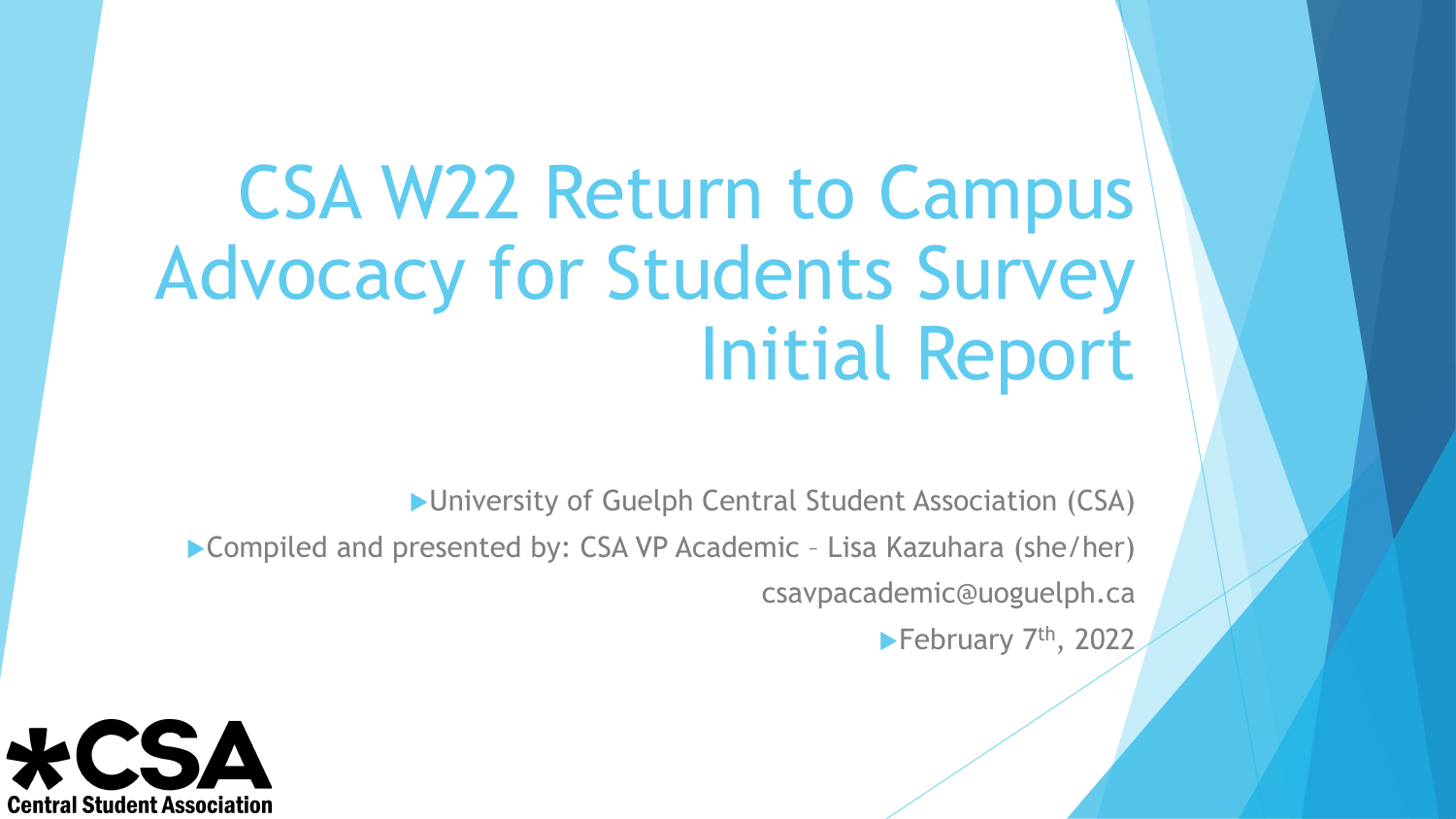### About the CSA W22 Return to Campus Advocacy for Students Survey

- The Survey was initially shared on the CSA Instagram (@csaguelph)'s story on Monday, January 24th, 2022.
- An email was sent to undergraduate students on Friday, January 28<sup>th</sup>, 2022, via the undergraduate listserv.
- The Survey closed on Tuesday, February 1st, 2022.
- We received over 5524 responses in total. 5472 were valid after excluding empty responses and previews.
- The following 2 open-ended questions had 2407 and 950 comments respectively.
	- What actions do you want to see from the university 2407 responses
	- What would you like your CSA to focus on advocating to the University on your behalf 950 responses
- Student responses are currently being analyzed and will be presented ASAP.
- The final version of the survey is attached as a PDF to the same email.

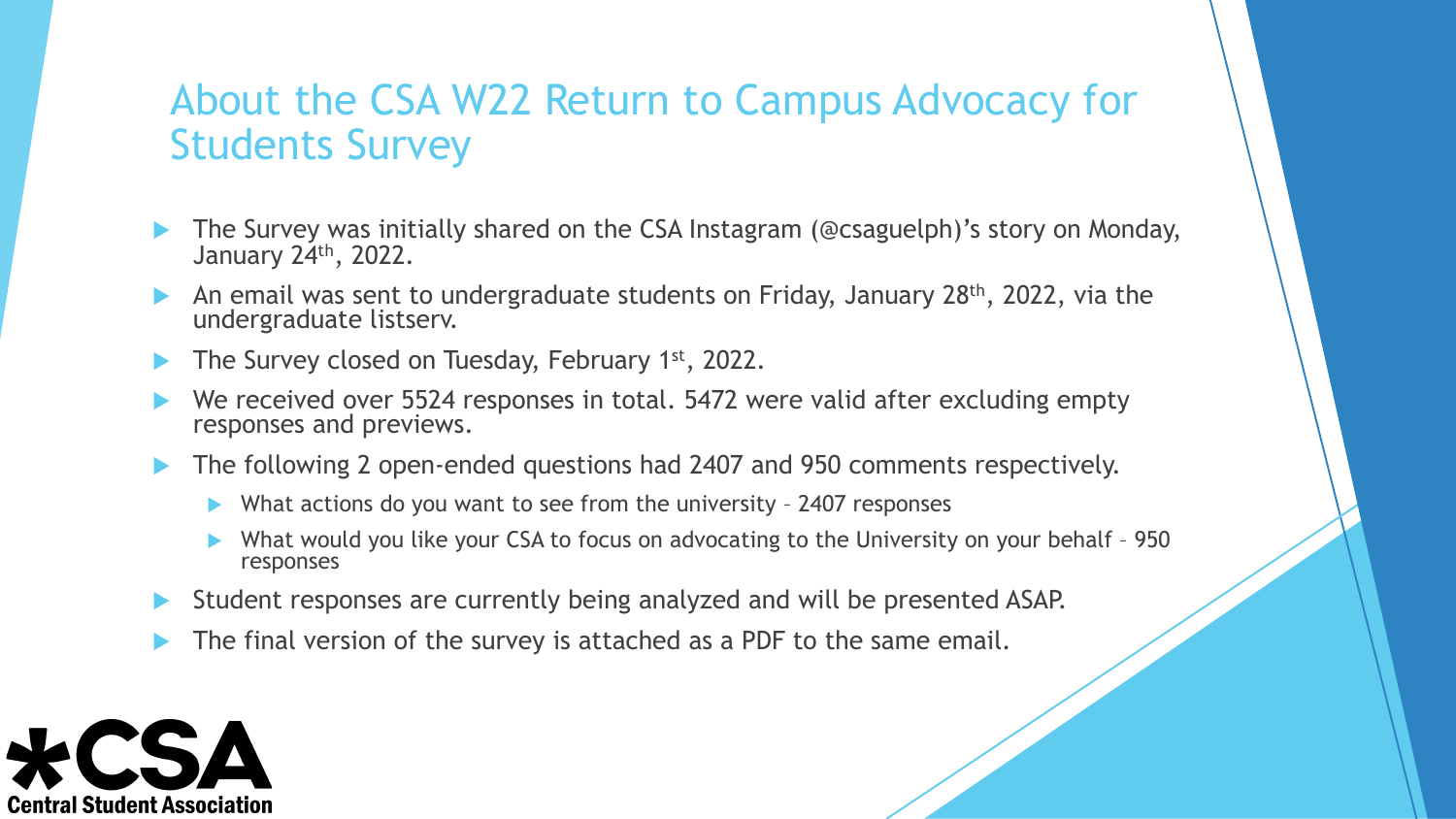### Q1 - What year are you in?



| <b>Answer</b>        | %      | <b>Total</b> |
|----------------------|--------|--------------|
| First year           | 21.18% | 1154         |
| Second year          | 21.73% | 1184         |
| Third year           | 24.67% | 1344         |
| Fourth year          | 23.88% | 1301         |
| Fifth year and above | 8.54%  | 465          |
| Total                |        | 5448         |

CSA **Central Student Association**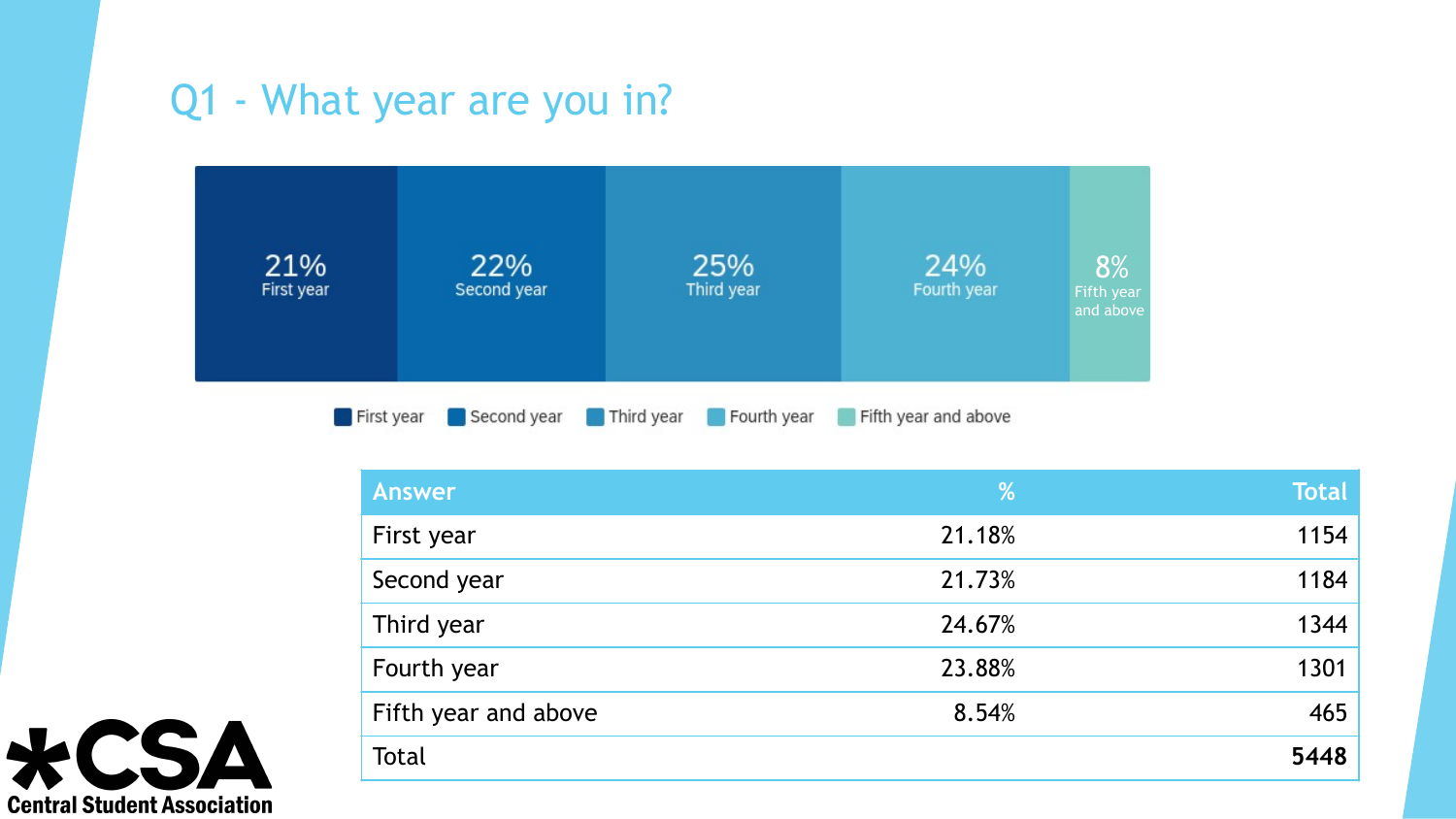



| <b>Answer</b>               | %      | <b>Total</b> |
|-----------------------------|--------|--------------|
| Yes                         | 71.40% | 3890         |
| No - I commute to<br>Guelph | 18.78% | 1023         |
| No                          | 9.82%  | 535          |
| Total                       |        | 5448         |

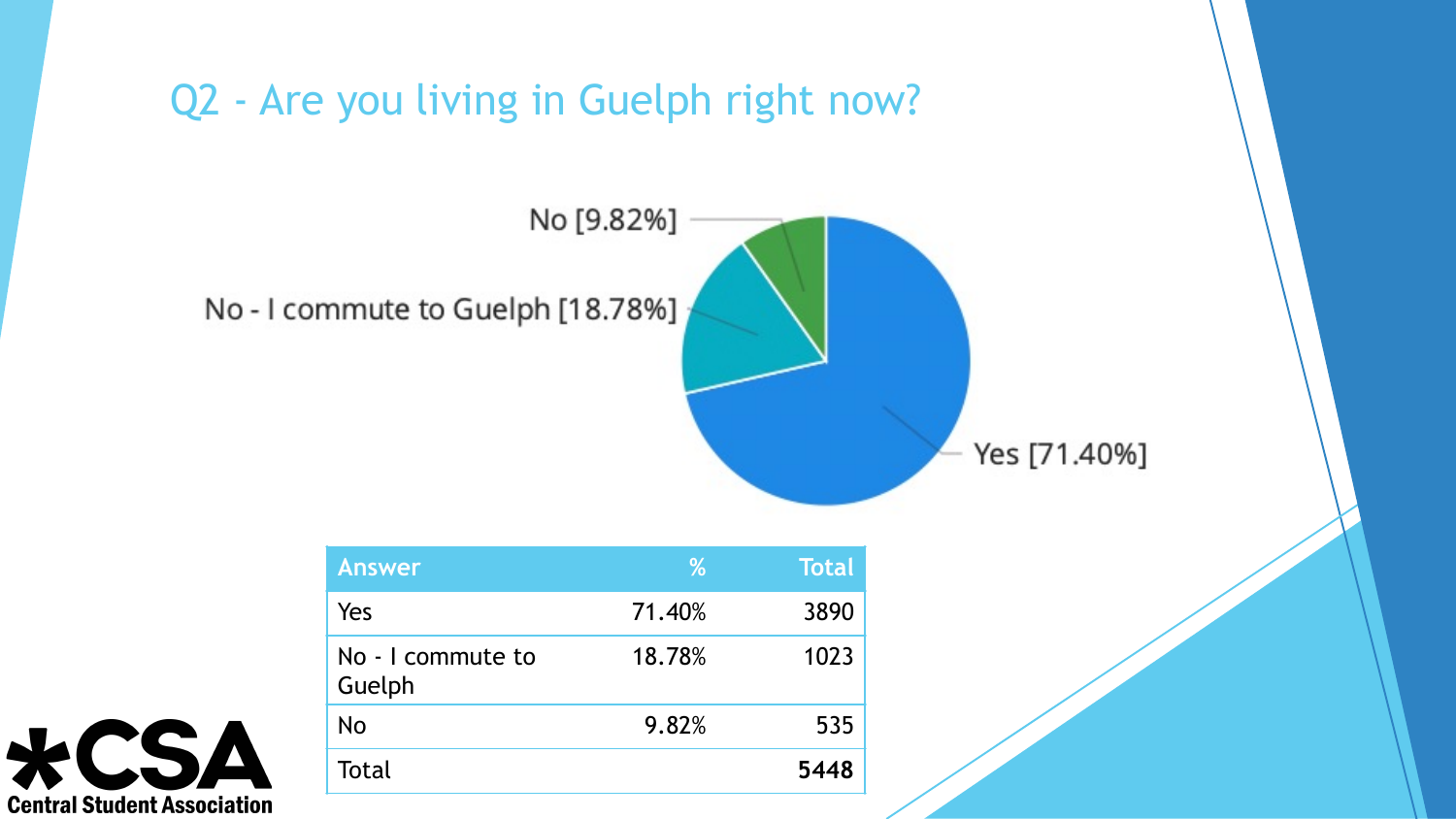### Q3 - What are you studying? Which College do you belong to?



| <b>College</b> | %      | <b>Total</b> |
|----------------|--------|--------------|
| <b>ARTS</b>    | 19.70% | 1039         |
| <b>CBS</b>     | 27.41% | 1446         |
| LANG           | 13.61% | 718          |
| <b>CEPS</b>    | 14.77% | 779          |
| <b>CSAHS</b>   | 12.27% | 647          |
| <b>OAC</b>     | 10.07% | 531          |
| <b>OVC</b>     | 2.18%  | 115          |
| Total          |        | 5275         |

**Central Student Association**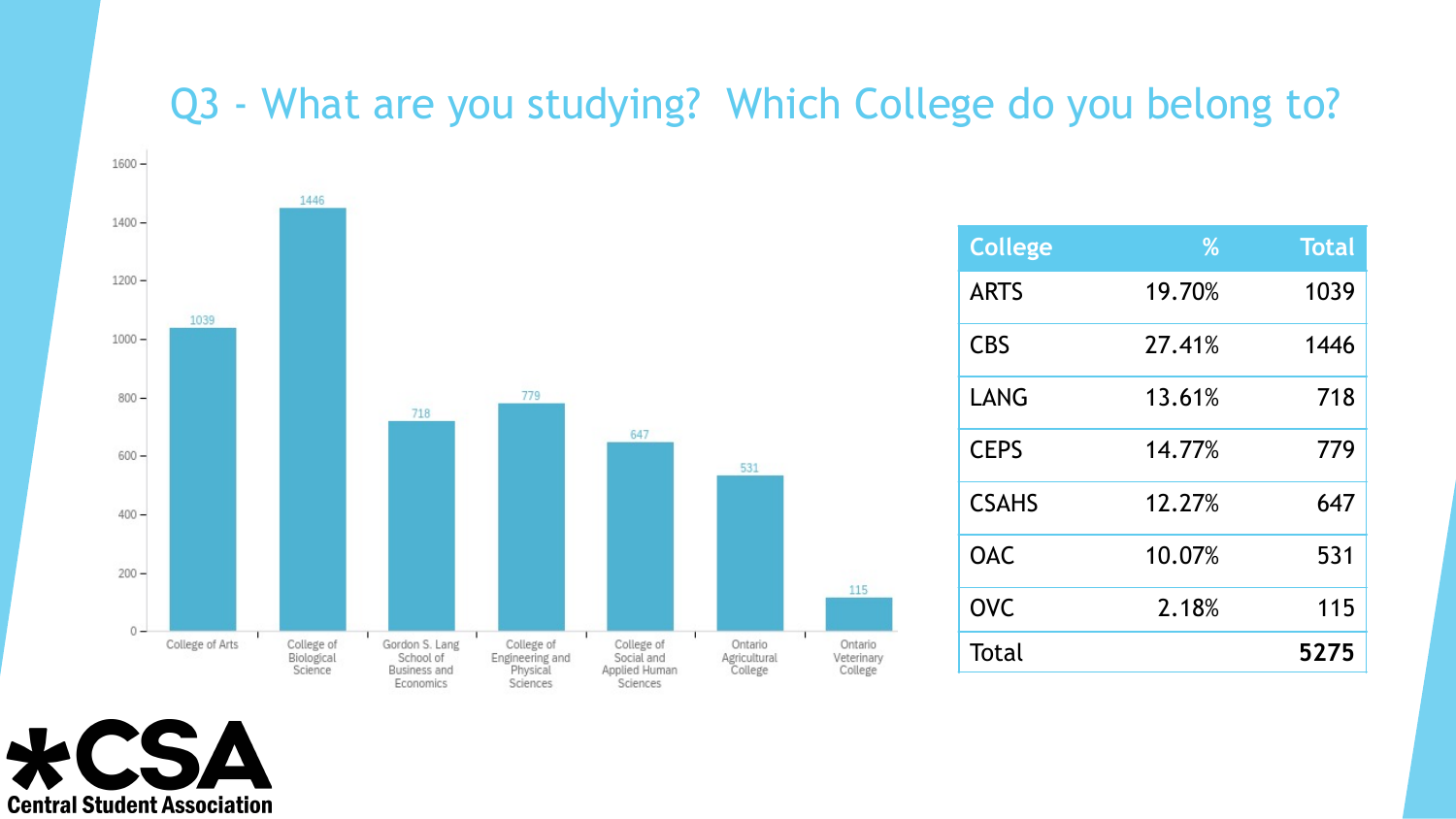### Q4 – How satisfied are you in the university's response to COVID-19?



| <b>Answer</b>                      | %      | <b>Total</b> |
|------------------------------------|--------|--------------|
| <b>Extremely satisfied</b>         | 4.55%  | 237          |
| Somewhat satisfied                 | 28.51% | 1486         |
| Neither satisfied nor dissatisfied | 18.51% | 965          |
| Somewhat dissatisfied              | 30.60% | 1595         |
| <b>Extremely dissatisfied</b>      | 17.82% | 929          |
| Total                              |        | 521          |

**Central Student Association**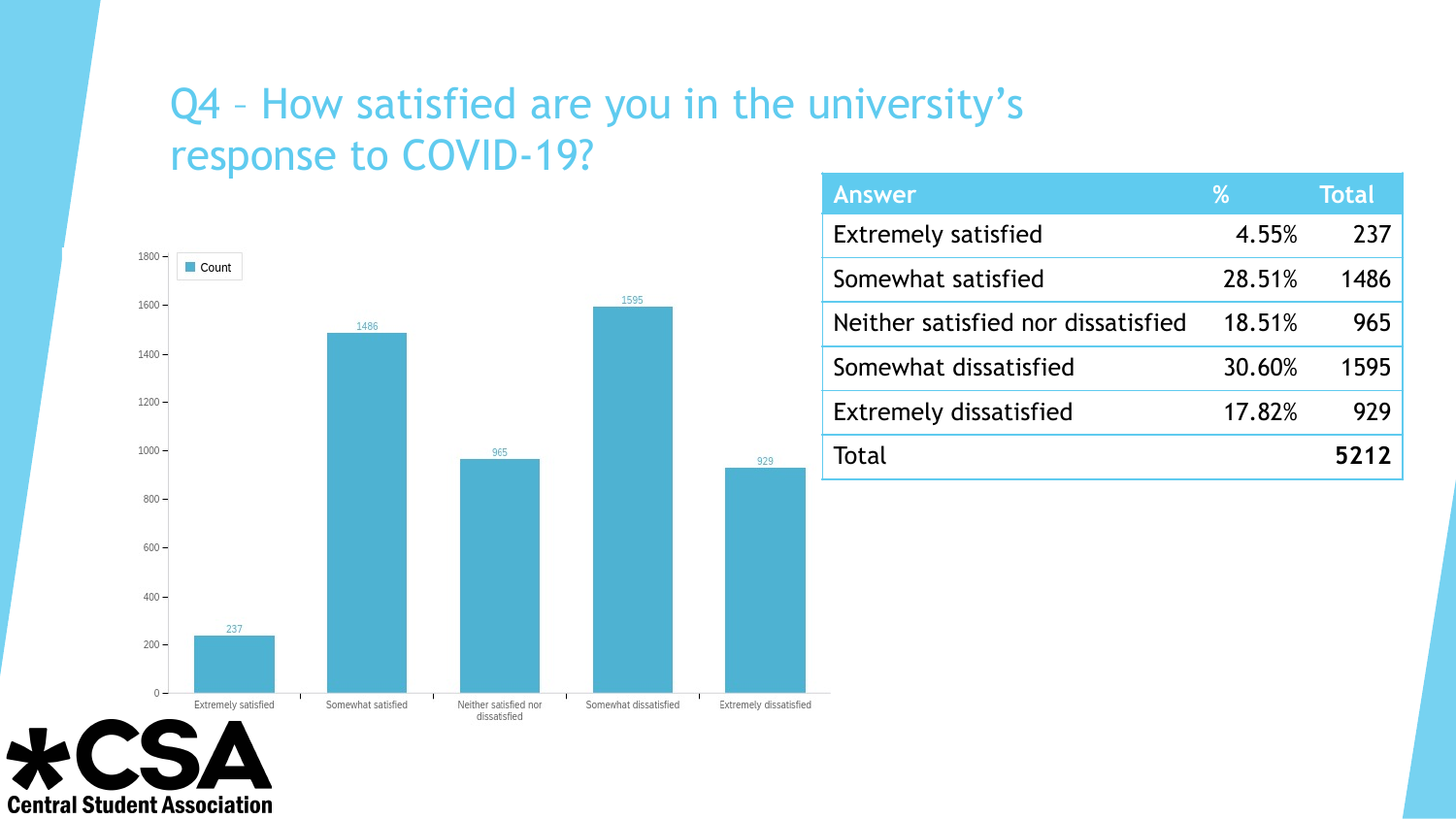### Q5 - What mode of learning are you most comfortable with for winter 2022?



**Central Student Association**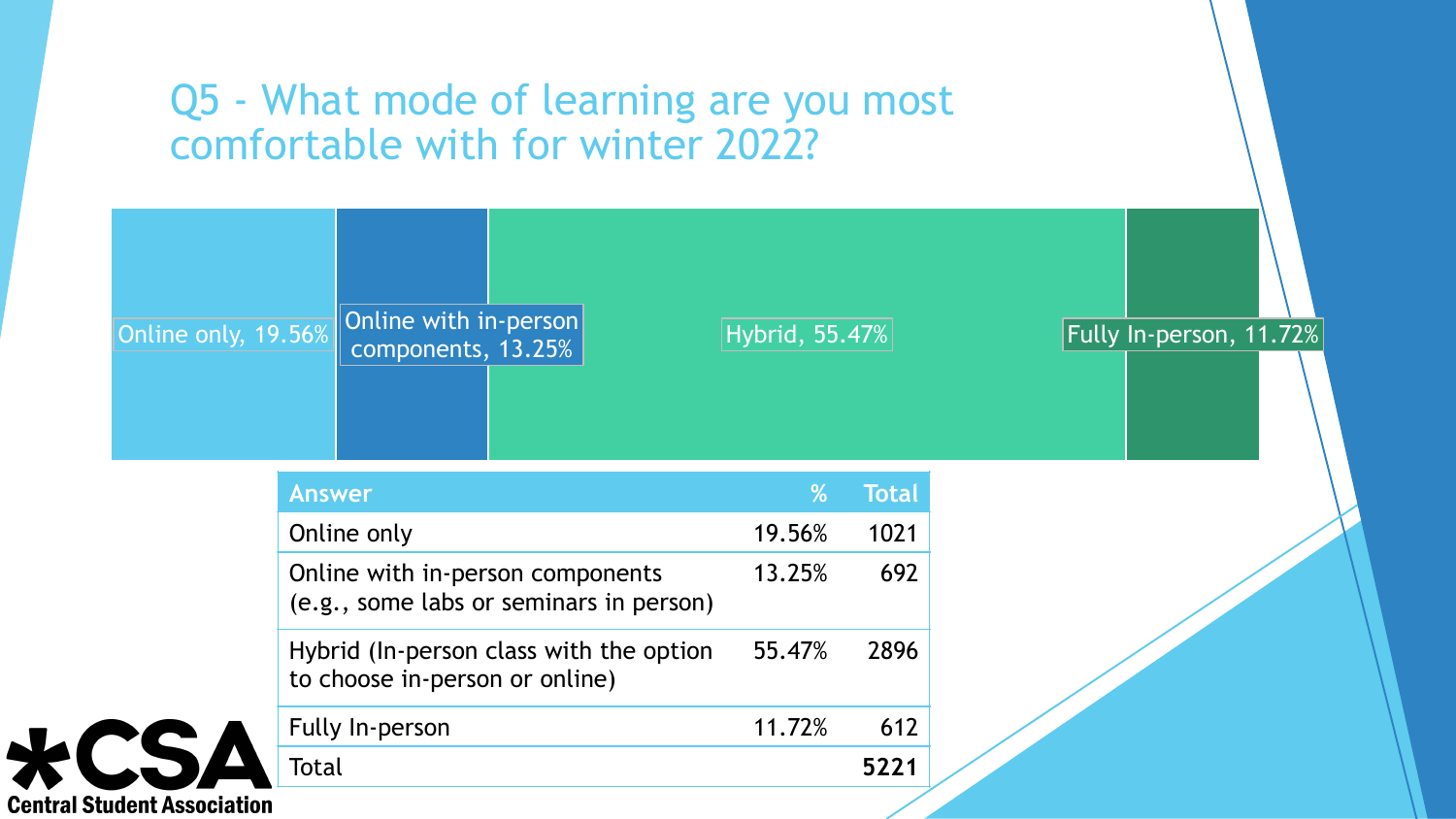## Preferred mode of learning by year of study

| <b>Year of Study</b>    |        | <b>Online only</b> | components (e.g. | Online with in-<br>person<br>some labs or<br>seminars in<br>person) | <b>Hybrid (In-person</b><br>option to choose | class with the<br>in-person or<br>online) |        | <b>Fully In-person</b> | <b>Total</b> |
|-------------------------|--------|--------------------|------------------|---------------------------------------------------------------------|----------------------------------------------|-------------------------------------------|--------|------------------------|--------------|
| First year              | 18.23% | 202                | 12.55%           | 139                                                                 | 54.60%                                       | 605                                       | 14.62% | 162                    | 1108         |
| Second year             | 16.61% | 189                | 13.09%           | 149                                                                 | 56.85%                                       | 647                                       | 13.44% | 153                    | 1138         |
| Third year              | 18.19% | 233                | 13.19%           | 169                                                                 | 57.14%                                       | 732                                       | 11.48% | 147                    | 1281         |
| Fourth year             | 22.69% | 283                | 12.19%           | 152                                                                 | 55.65%                                       | 694                                       | 9.46%  | 118                    | 1247         |
| Fifth year and<br>above | 25.51% | 113                | 18.74%           | 83                                                                  | 48.76%                                       | 216                                       | 7.00%  | 31                     | 443          |

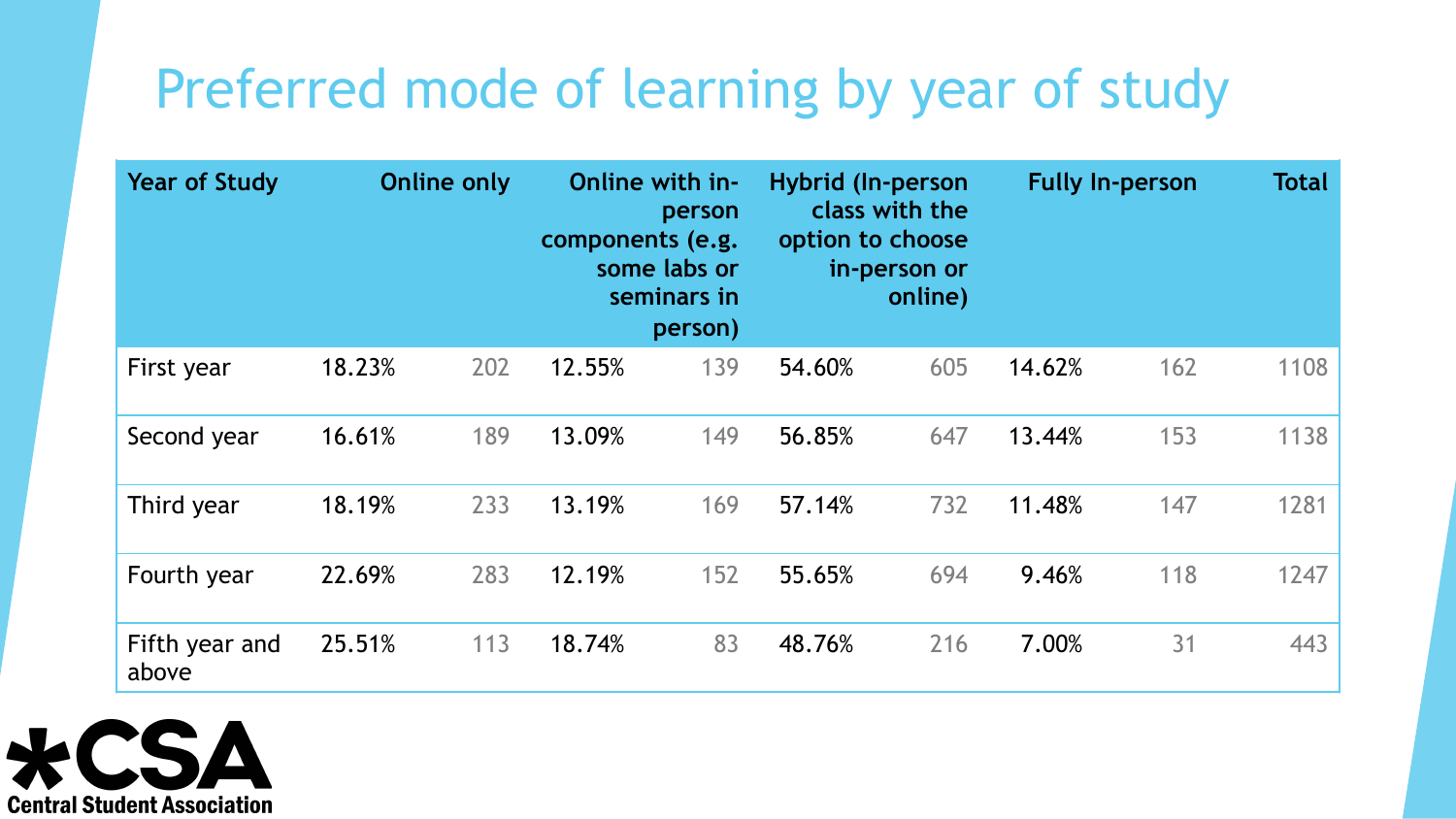### Preferred mode of learning by college

| <b>College</b> |        | <b>Online only</b> | person components<br>(e.g. some labs or<br>seminars in person) | Online with in- | option to choose in- | <b>Hybrid (In-person</b><br>class with the<br>person or online) |        | <b>Fully In-person</b> | <b>Total</b> |
|----------------|--------|--------------------|----------------------------------------------------------------|-----------------|----------------------|-----------------------------------------------------------------|--------|------------------------|--------------|
| <b>ARTS</b>    | 23.55% | 236                | 8.48%                                                          | 85              | 59.98%               | 601                                                             | 7.98%  | 80                     | 1002         |
| <b>CBS</b>     | 15.88% | 221                | 16.24%                                                         | 226             | 59.05%               | 822                                                             | 8.84%  | 123                    | 1392         |
| <b>LANG</b>    | 28.36% | 194                | 9.80%                                                          | 67              | 46.78%               | 320                                                             | 15.06% | 103                    | 684          |
| <b>CEPS</b>    | 21.77% | 162                | 18.15%                                                         | 135             | 43.41%               | 323                                                             | 16.67% | 124                    | 744          |
| <b>CSAHS</b>   | 16.67% | 105                | 7.30%                                                          | 46              | 63.65%               | 401                                                             | 12.38% | 78                     | 630          |
| <b>OAC</b>     | 10.93% | 55                 | 13.72%                                                         | 69              | 61.23%               | 308                                                             | 14.12% | 71                     | 503          |
| <b>OVC</b>     | 5.66%  | 6                  | 37.74%                                                         | 40              | 40.57%               | 43                                                              | 16.04% | 17                     | 106          |

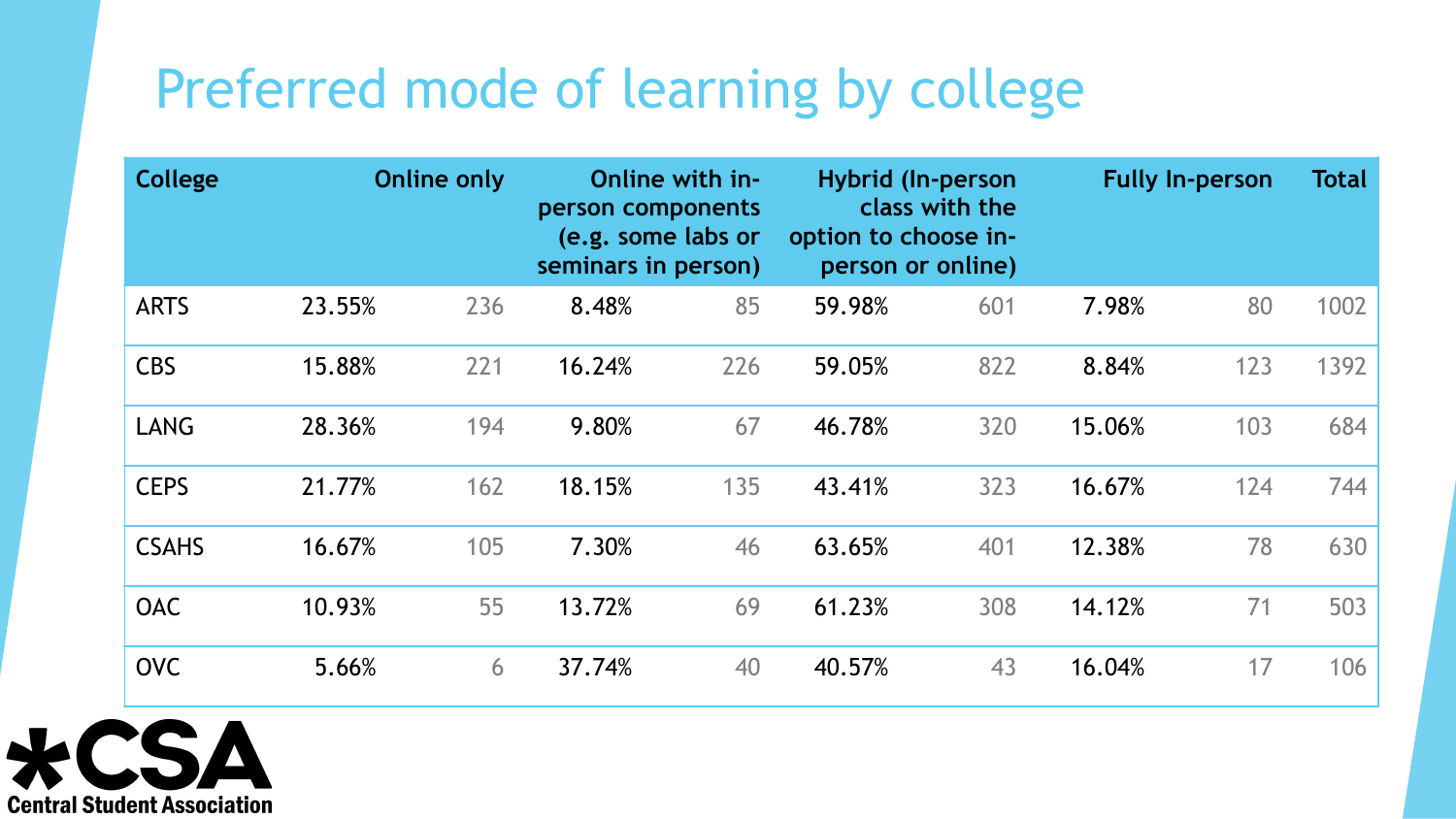#### Q6 – Are you concerned about returning to campus on January 31st?



| <b>Answer</b>      | %      | <b>Total</b> |
|--------------------|--------|--------------|
| Definitely yes     | 41.92% | 2187         |
| Somewhat yes       | 22.08% | 1152         |
| Might or might not | 5.65%  | 295          |
| Somewhat not       | 11.25% | 587          |
| Definitely not     | 19.09% | 996          |
| Total              |        | 5217         |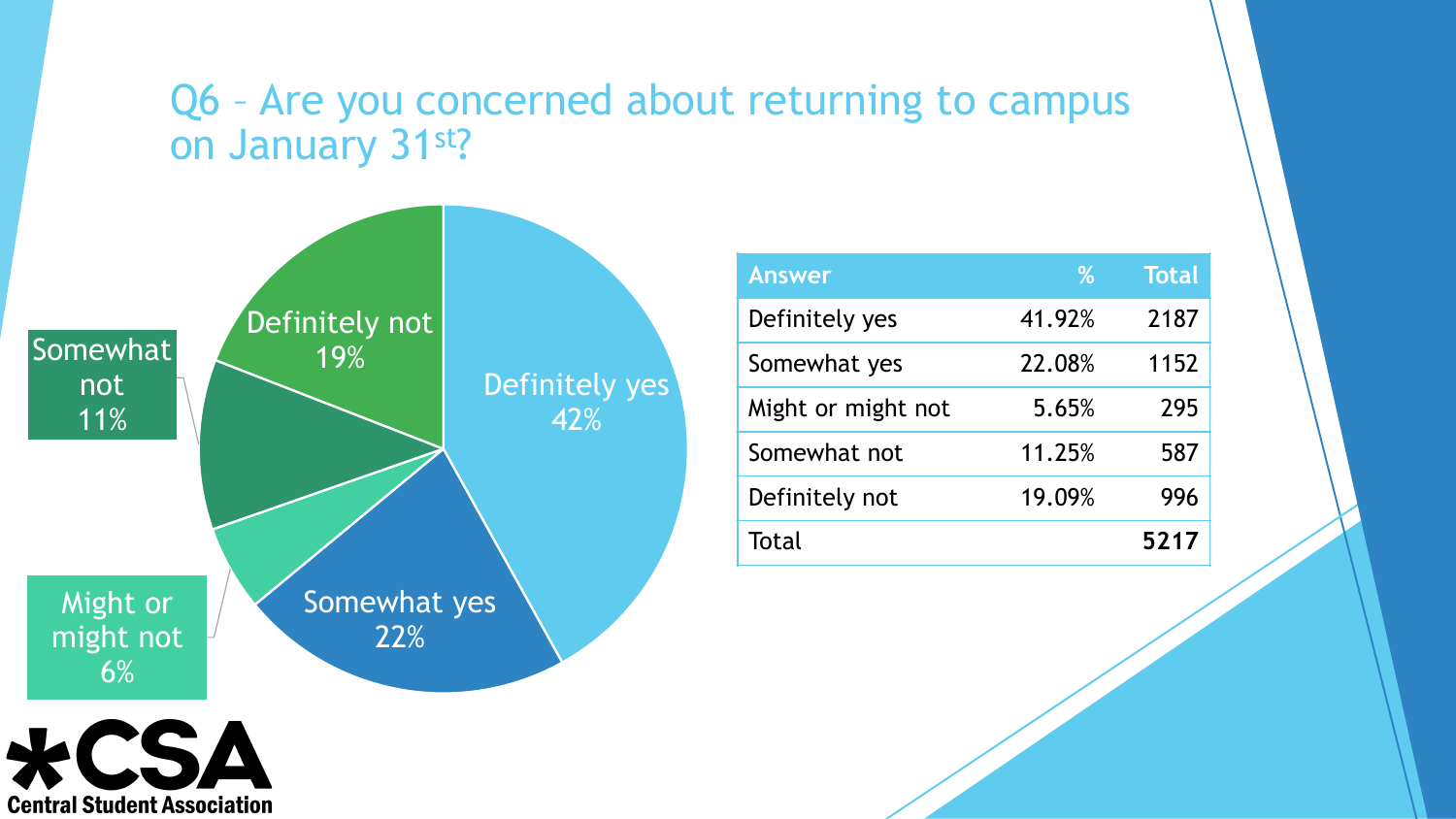### Q7 - Are you concerned about missing class or falling behind in courses due to getting sick or having to isolate?



■ Definitely Yes ■ Somewhat Yes ■ Might or might not ■ Somewhat not ■ Definitely not

|                | %      | <b>Total</b> |
|----------------|--------|--------------|
| Definitely yes | 59.14% | 3085         |
| Somewhat yes   | 19.86% | 1036         |
| <b>Neutral</b> | 6.83%  | 356          |
| Somewhat not   | 6.81%  | 355          |
| Definitely not | 7.36%  | 384          |
| Total          |        | 5216         |

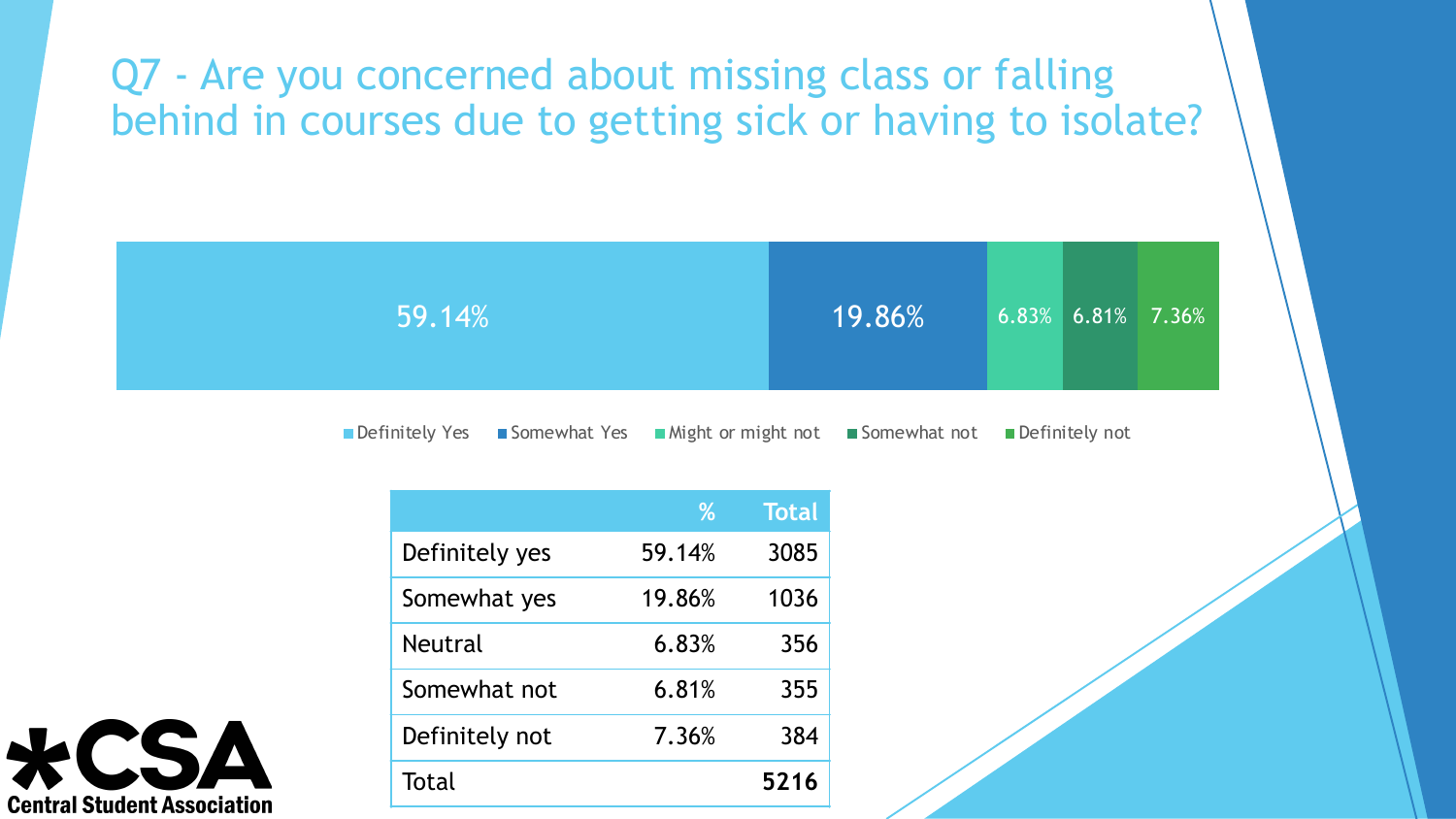Q8 - In the event you test positive for COVID-19, what accommodations would help you feel supported? (Participants were able to multi-select)



**Central Student Association** 

Survey participant suggestions for 'other' are currently being analyzed and will be shared ASAP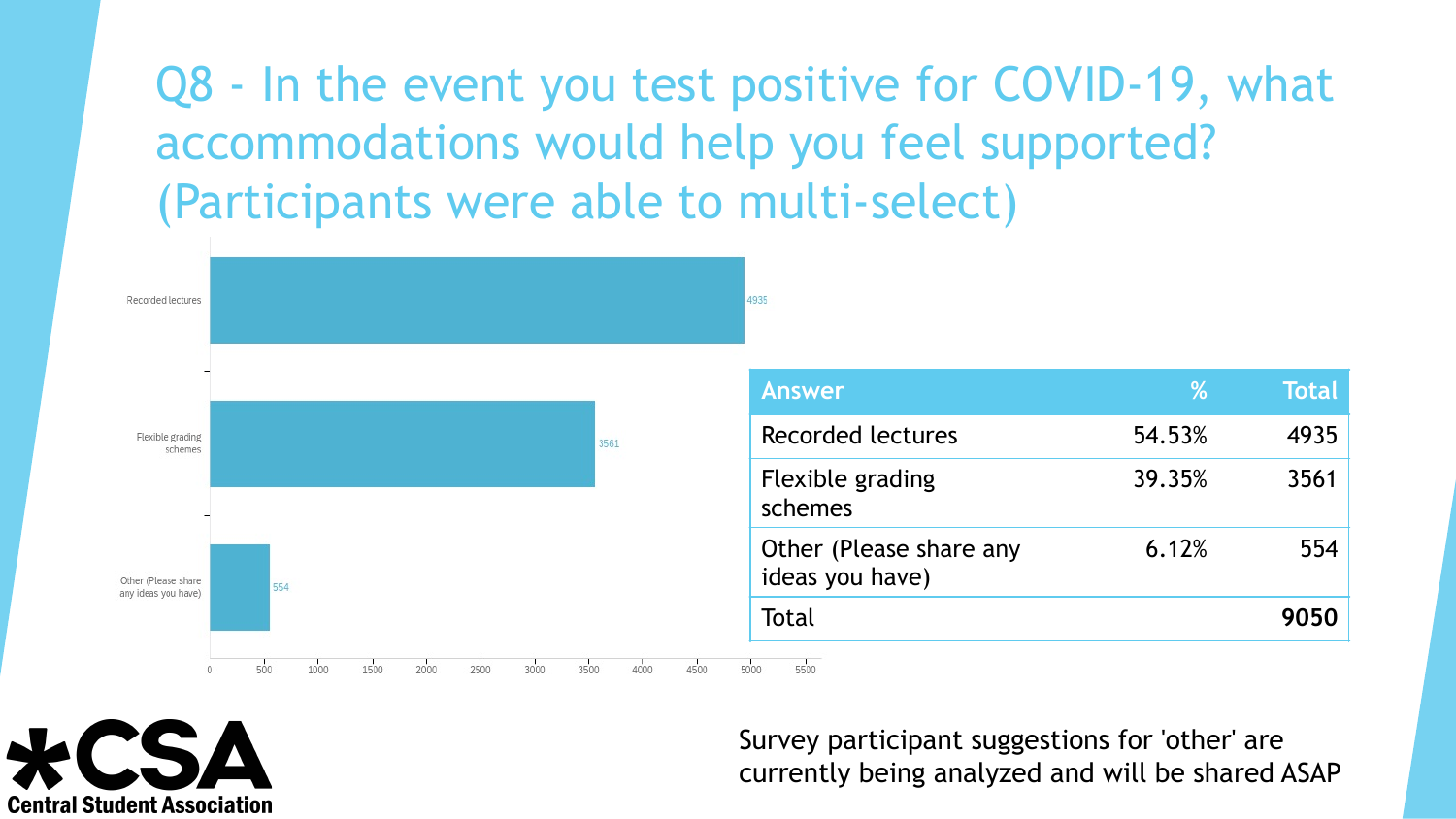### Q9 - Do you think the university's approach to returning to campus reflects the needs of the vulnerable population?



|                    | %      | <b>Total</b> |
|--------------------|--------|--------------|
| Definitely not     | 32.57% | 1726         |
| Probably not       | 24.67% | 1307         |
| Might or might not | 24.83% | 1316         |
| Probably yes       | 13.06% | 692          |
| Definitely yes     | 4.87%  | 258          |
| Total              |        | 5299         |

**Central Student Association**